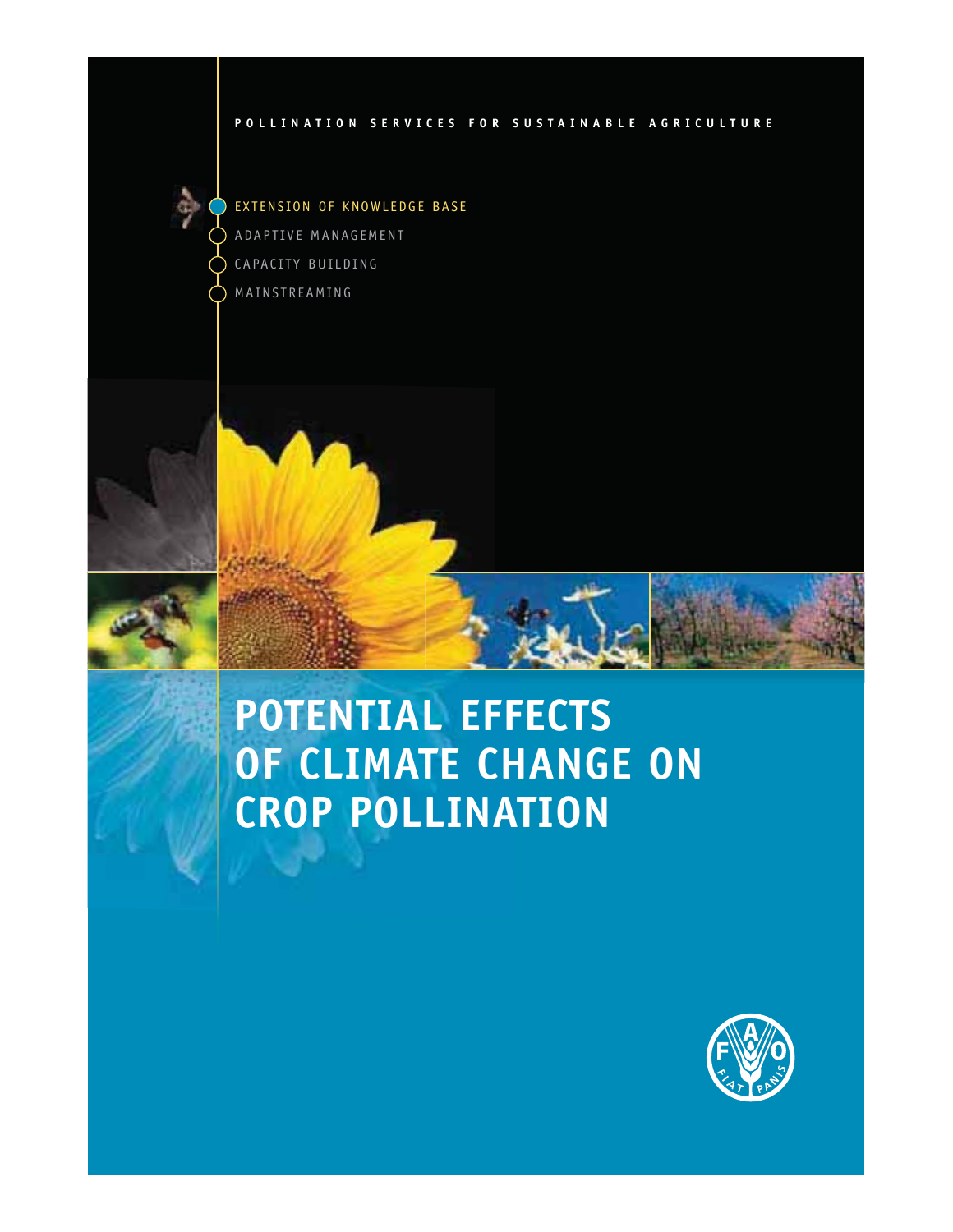# **POTENTIAL EFFECTS OF CLIMATE CHANGE ON CROP POLLINATION**

**Mariken Kjøhl, Anders Nielsen and Nils Christian Stenseth**

Centre for Ecological and Evolutionary Synthesis (CEES), Department of Biology, University of Oslo, Norway

FOOD AND AGRICULTURE ORGANIZATION OF THE UNITED NATIONS, ROME 2011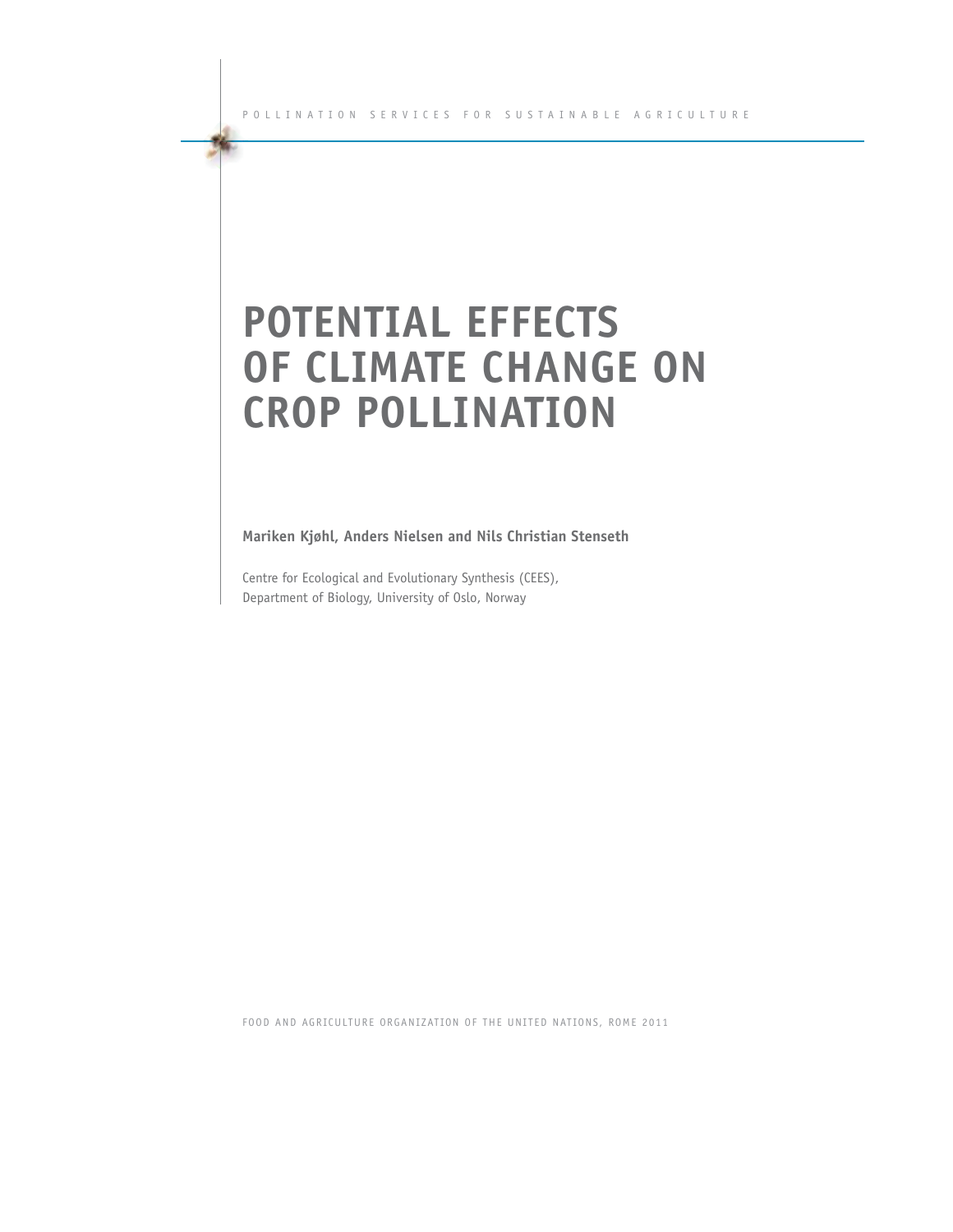The designations employed and the presentation of material in this information product do not imply the expression of any opinion whatsoever on the part of the Food and Agriculture Organization of the United Nations (FAO) concerning the legal or development status of any country, territory, city or area or of its authorities, or concerning the delimitation of its frontiers or boundaries. The mention of specific companies or products of manufacturers, whether or not these have been patented, does not imply that these have been endorsed or recommended by FAO in preference to others of a similar nature that are not mentioned.

#### ISBN 978-92-5-106878-6

All rights reserved. FAO encourages reproduction and dissemination of material in this information product. Non-commercial uses will be authorized free of charge, upon request. Reproduction for resale or other commercial purposes, including educational purposes, may incur fees. Applications for permission to reproduce or disseminate FAO copyright materials, and all queries concerning rights and licences, should be addressed by e-mail to copyright@fao.org or to the Chief, Publishing Policy and Support Branch, Office of Knowledge Exchange, Research and Extension, FAO, Viale delle Terme di Caracalla, 00153 Rome, Italy.

**© FAO 2011**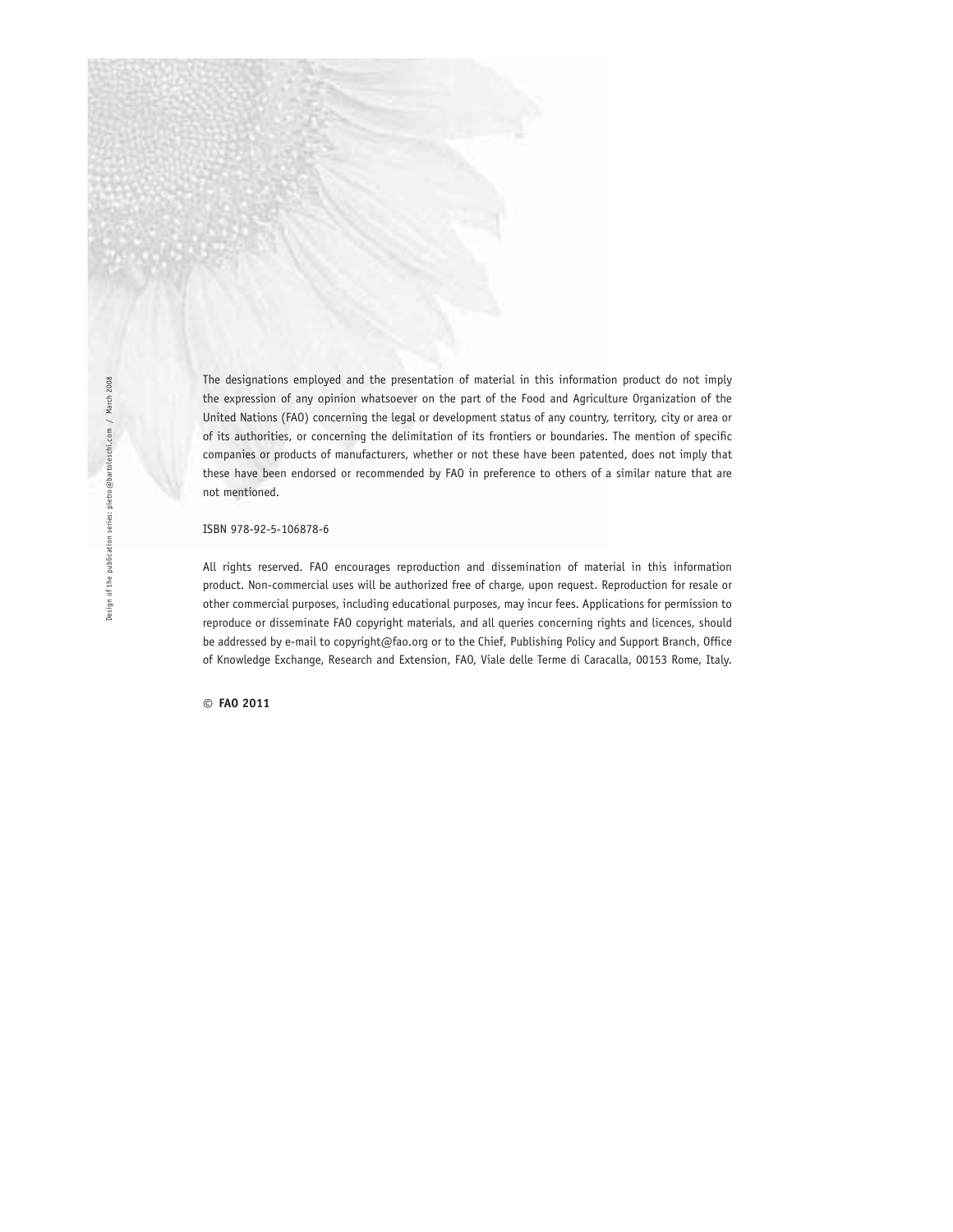POTENTIAL EFFECTS OF CLIMATE CHANGE ON CROP POLLINATION

## **CONTENTS**

| v   | <b>Preface</b>                                                                               |
|-----|----------------------------------------------------------------------------------------------|
| vii | <b>Introduction</b> - objectives of the report                                               |
| 1   | <b>CLIMATE CHANGE AND CROP POLLINATION</b>                                                   |
| 9   | TEMPERATURE SENSITIVITY OF CROP POLLINATORS AND ENTOMOPHILOUS CROPS                          |
| 9   | Pollinators' sensitivity to elevated temperatures                                            |
| 12  | Entomophilous crops' sensitivity to elevated temperatures and drought                        |
| 13  | <b>DATA NEEDS AND RECOMMENDATIONS</b>                                                        |
| 14  | <b>Standardized sampling protocols</b>                                                       |
| 15  | Pollinator activity                                                                          |
| 16  | Temperature sensitivity of pollinators and crops                                             |
| 17  | Surrounding vegetation (including floral and other critical resources such as nesting sites) |
| 19  | Climate variables                                                                            |
| 19  | Temperature                                                                                  |
| 19  | Precipitation                                                                                |
| 20  | Extreme climate events                                                                       |
| 20  | Other threats to pollination services                                                        |
| 20  | Agricultural practices                                                                       |
| 20  | Invasive species                                                                             |
| 21  | Pest species, pesticides and pathogens                                                       |
| 21  | Experiments on effectiveness and climate sensitivity of particular species                   |
| 22  | Identification of important pollinators                                                      |
| 22  | Crop plant responses to climate change scenarios                                             |
| 22  | Changes in nectar and pollen amounts and quality                                             |
| 23  | Changes in phenology                                                                         |
| 23  | Pollinator responses to potential climate change scenarios                                   |
| 23  | Changes in pollinator behaviour                                                              |
| 24  | Visitation quality                                                                           |
| 24  | Changes in pollinator distribution                                                           |
| 25  | The economic value of crop pollination                                                       |
| 26  | <b>CONCLUSIONS</b>                                                                           |
| 28  | <b>LITERATURE CITED</b>                                                                      |
| 35  | ANNEX 1 - ASSESSMENT OF THE POTENTIAL VULNERABILITY OF NATIONAL POLLINATOR                   |
|     | <b>LOSS TO CLIMATE CHANGE</b>                                                                |
| 35  | Suggestions of important national data:                                                      |
| 35  | Crop information                                                                             |
| 35  | Beekeeping                                                                                   |
| 36  | Wild/Native pollinators                                                                      |
| 37  | Assessment of the national potential vulnerability of pollinator loss to climate change      |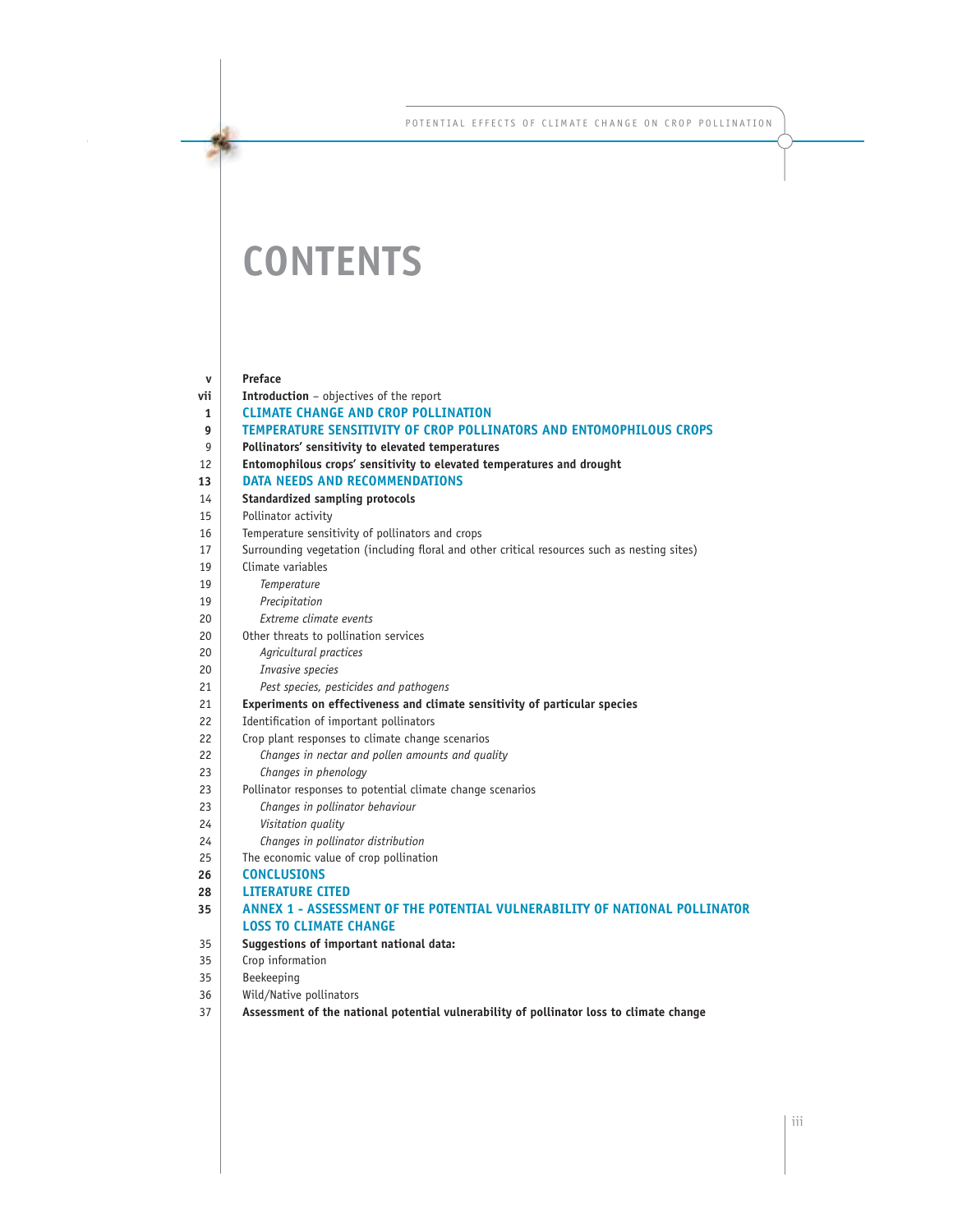

**© Bernard Vaissière/INRA** Bernard Vaissière/INRA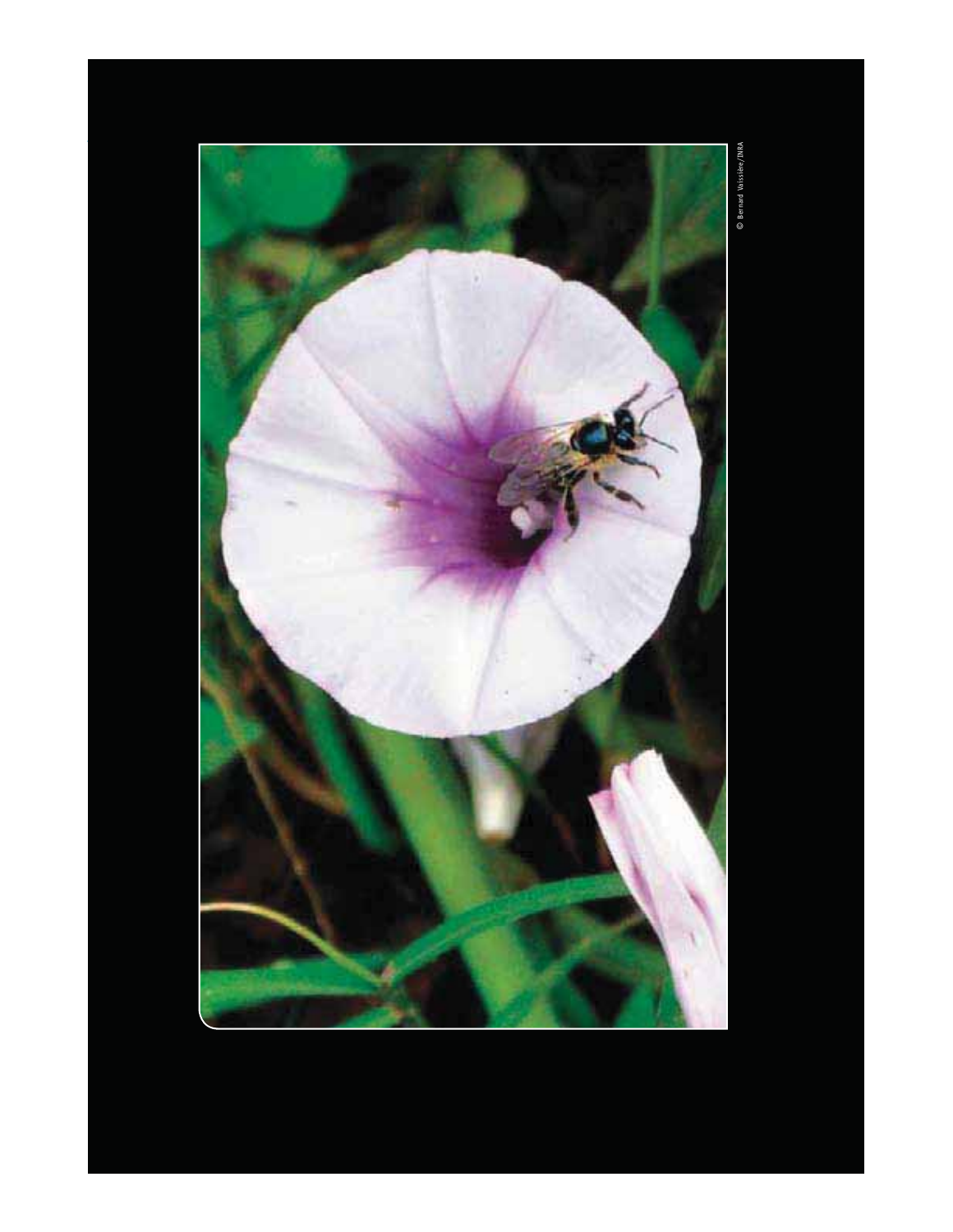### **PREFACE**

Crop production must meet the demands of feeding a growing population in an increasingly degraded environment amid uncertainties resulting from climate change. There is a pressing need to adapt farming systems to meet these challenges. One of agriculture's greatest assets in meeting them is nature itself: many of the ecosystem services provided by nature – such as nutrient cycling, pest regulation and pollination – directly contribute to agricultural production. The healthy functioning of these ecosystem services ensures the sustainability of agriculture as it intensifies to meet growing demands for food production.

Climate change has the potential to severely impact ecosystem services such as pollination. As with any change, both challenges and opportunities can be expected. Recognizing that the interactions between climate, crops and biodiversity are complex and not always well understood, the Plant Production and Protection Division of FAO has coordinated this review of the potential effects of climate change on crop pollination. By taking a comprehensive, ecosystem approach to crop production, it may be possible to build in greater resilience in farming systems, and to identify broader options for crop production intensification through the deliberate management of biodiversity and ecosystem services.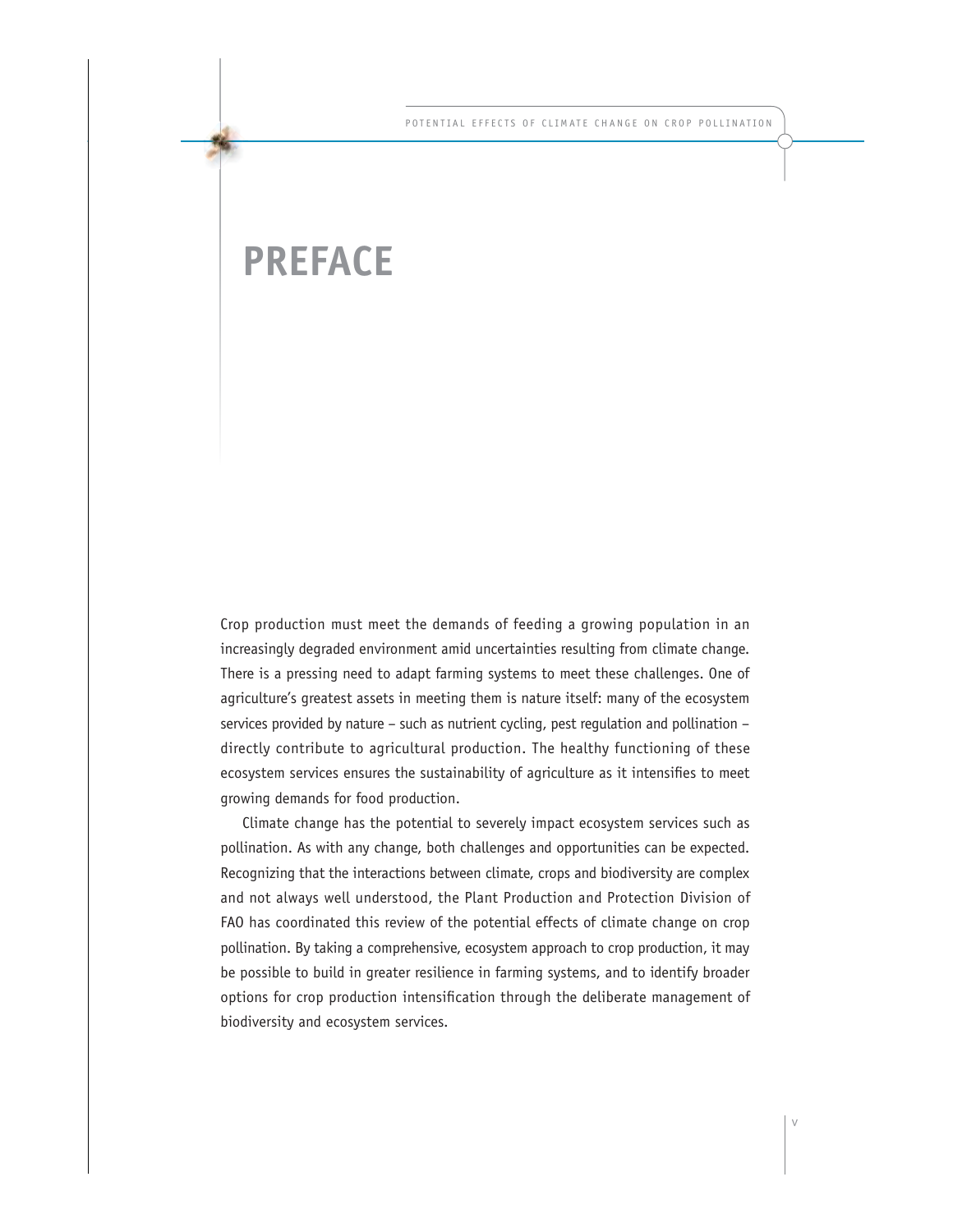Within the context of its lead role in the implementation of the International Initiative for the Conservation and Sustainable Use of Pollinators, also known as the International Pollinators Initiative (IPI) of the United Nations Convention on Biological Diversity, established in 2000 (Conference of Parties decision V/5, section II), FAO has developed a Global Action on Pollination Services for Sustainable Agriculture. This report serves as a contribution by FAO's Global Action on Pollination Services to the objectives of the IPI, specifically its first objective to "Monitor pollinator decline, its causes and its impact on pollination services".

#### **Shivaji Pandey**

Director, Plant Production and Protection Division Agriculture and Consumer Protection Department Food and Agriculture Organization of the United Nations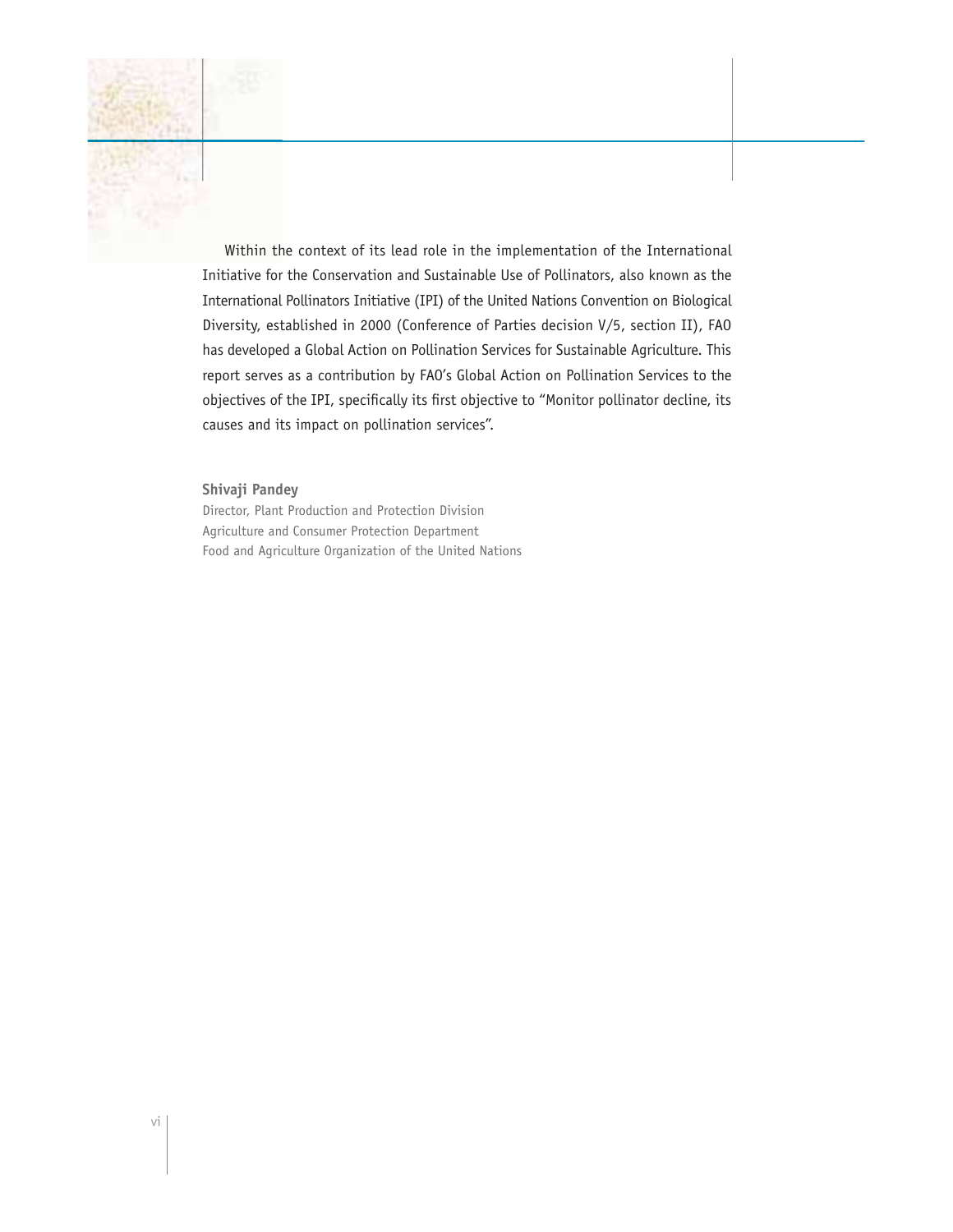## **INTRODUCTION** Objectives of the report

One of the most important ecosystem services for sustainable crop production is the mutualistic interaction between plants and animals: pollination. The international community has acknowledged the importance of a diversity of insect pollinators to support the increased demand for food brought about by predicted population increases. Insect pollination is threatened by several environmental and anthropogenic factors, and concern has been raised over a looming potential pollination crisis.

The Intergovernmental Panel on Climate Change (IPCC) reports an approximate temperature increase ranging from 1.1-6.4°C by the end of this century. Climate change will exert great impacts on global ecosystems. A recent review has emphasized that plant-pollinator interactions can be affected by changes in climatic conditions in subtle ways. Data on the impacts of climate change on crop pollination is still limited, and no investigation has yet addressed this issue. This report aims to:

- **o** provide a review of the literature on crop pollination, with a focus on the effects of climate change on pollinators important for global crop production;
- present an overview of available data on the temperature sensitivity of crop pollinators and entomophilous crops; and
- **o** identify data needs and sampling techniques to answer questions related to effects of climate change on pollination, and make recommendations on the recording and management of pollinator interactions data. This includes important environmental variables that could be included in observational records in order to enhance the knowledge base on crop pollination and climate change.